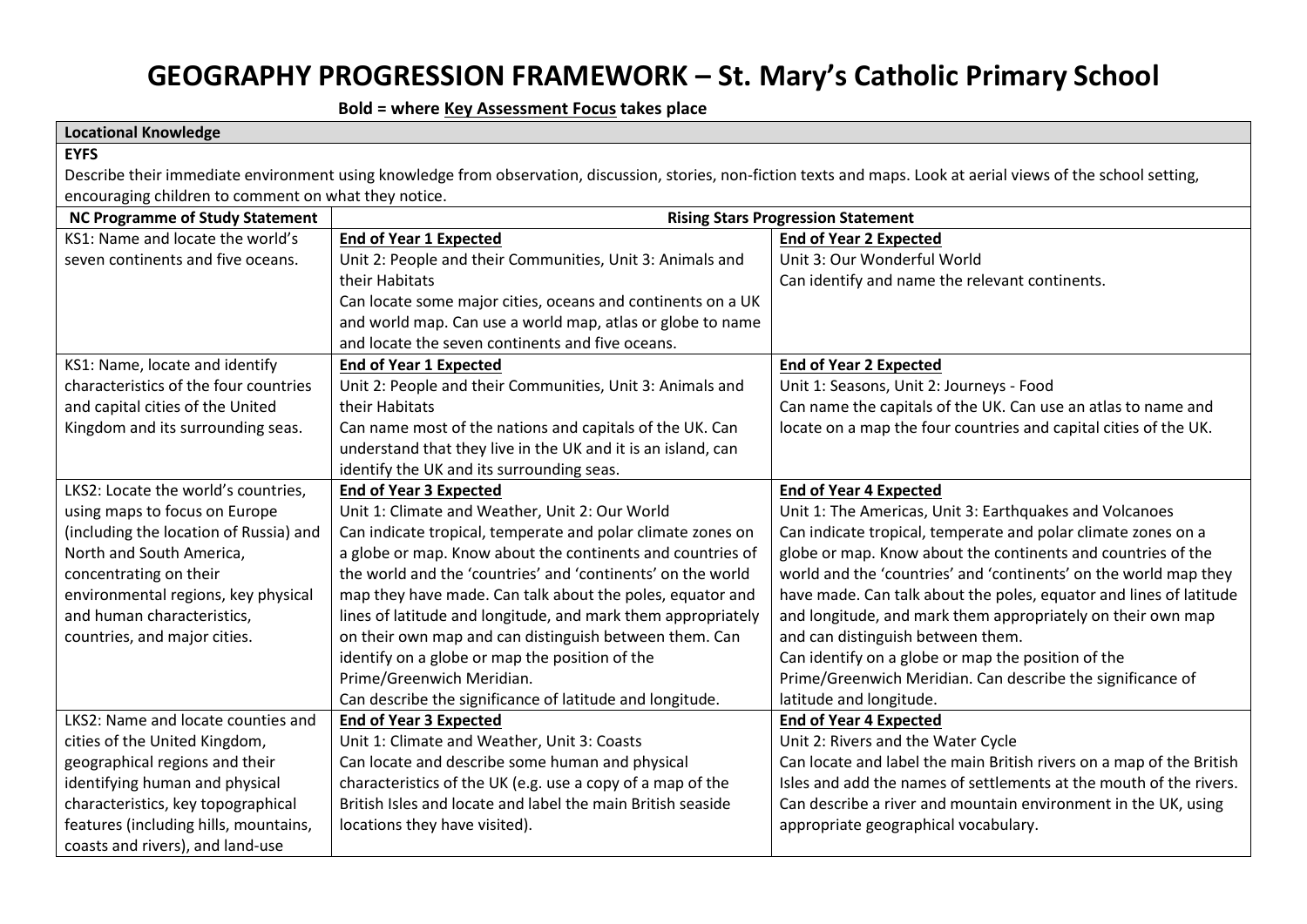| patterns, and understand how some      | Can use an atlas to locate the UK and locate some major      |                                                                    |
|----------------------------------------|--------------------------------------------------------------|--------------------------------------------------------------------|
| of these aspects have changed over     | urban areas, can locate where they live/have visited in the  |                                                                    |
| time.                                  | UK (e.g. seaside/coastal places they have visited)."         |                                                                    |
| LKS2: Identify the position and        | <b>End of Year 3 Expected</b>                                | <b>End of Year 4 Expected</b>                                      |
| significance of latitude, longitude,   | Unit 1: Climate and Weather, Unit 2: Our World               | Unit 1: The Americas, Unit 3: Earthquakes and Volcanoes            |
| equator, northern hemisphere,          | Can identify the position of the Prime/Greenwich Meridian    | Can describe and compare the physical and human characteristics    |
| southern hemisphere, the Tropics of    | and understands the significance of latitude and longitude   | of some regions in North or South America. Can offer explanations  |
| Cancer and Capricorn, Arctic and       | (e.g. describe how climate varies with latitude and in       | for the similarities and differences between some regions in North |
| Antarctic Circle, the                  | relation to equator, tropics and poles). Can talk about time | or South America (e.g. relate to north and south hemispheres and   |
| Prime/Greenwich Meridian and time      | zones and day and night.                                     | distance from the equator)                                         |
| zones (including day and night).       |                                                              | Can use an atlas to locate volcanoes and locations of earthquakes  |
|                                        |                                                              | and describe the position of the Pacific Ocean, mountain chains,   |
|                                        |                                                              | etc.                                                               |
| UKS2: Locate the world's countries,    | <b>End of Year 5 Expected</b>                                | <b>End of Year 6 Expected</b>                                      |
| using maps to focus on Europe          | Unit 2: Europe                                               | Unit 1: South America, Unit 2: Protecting the Environment          |
| (including the location of Russia) and | Can describe key physical and human characteristics and      | Can locate cities, countries and regions of South America on       |
| North and South America,               | environmental regions of Europe.                             | physical and political maps. Can describe key physical and human   |
| concentrating on their                 |                                                              | characteristics and environmental regions of South America (e.g.   |
| environmental regions, key physical    |                                                              | the Amazon Basin). Can identify and locate a national or           |
| and human characteristics,             |                                                              | international environmental issue and explain why it is an issue   |
| countries, and major cities.           |                                                              |                                                                    |
| UKS2: Name and locate counties and     | <b>End of Year 5 Expected</b>                                | <b>End of Year 6 Expected</b>                                      |
| cities of the United Kingdom,          | Unit 1: Changes in our Local Environment                     | Unit 3: Our World in the Future                                    |
| geographical regions and their         | Can locate and describe several physical environments in the | Can name and locate types of industry in the area and give         |
| identifying human and physical         | UK, e.g. coastal and mountain environments, and how they     | reasons why they have changed over time. Can describe and give     |
| characteristics, key topographical     | change (e.g. season to season).                              | reasons for local land use and suggest how this might change in    |
| features (including hills, mountains,  |                                                              | the future.                                                        |
| coasts and rivers), and land-use       |                                                              |                                                                    |
| patterns, and understand how some      |                                                              |                                                                    |
| of these aspects have changed over     |                                                              |                                                                    |
| time.                                  |                                                              |                                                                    |
| UKS2: Identify the position and        | <b>End of Year 5 Expected</b>                                | <b>End of Year 6 Expected</b>                                      |
| significance of latitude, longitude,   | N/A                                                          | Unit 1: South America                                              |
| equator, northern hemisphere,          |                                                              | Can describe the location of South America and Amazon Basin, the   |
| southern hemisphere, the Tropics of    |                                                              | UK, latitude, hemisphere, etc."                                    |
| Cancer and Capricorn, Arctic and       |                                                              |                                                                    |
| Antarctic Circle, the                  |                                                              |                                                                    |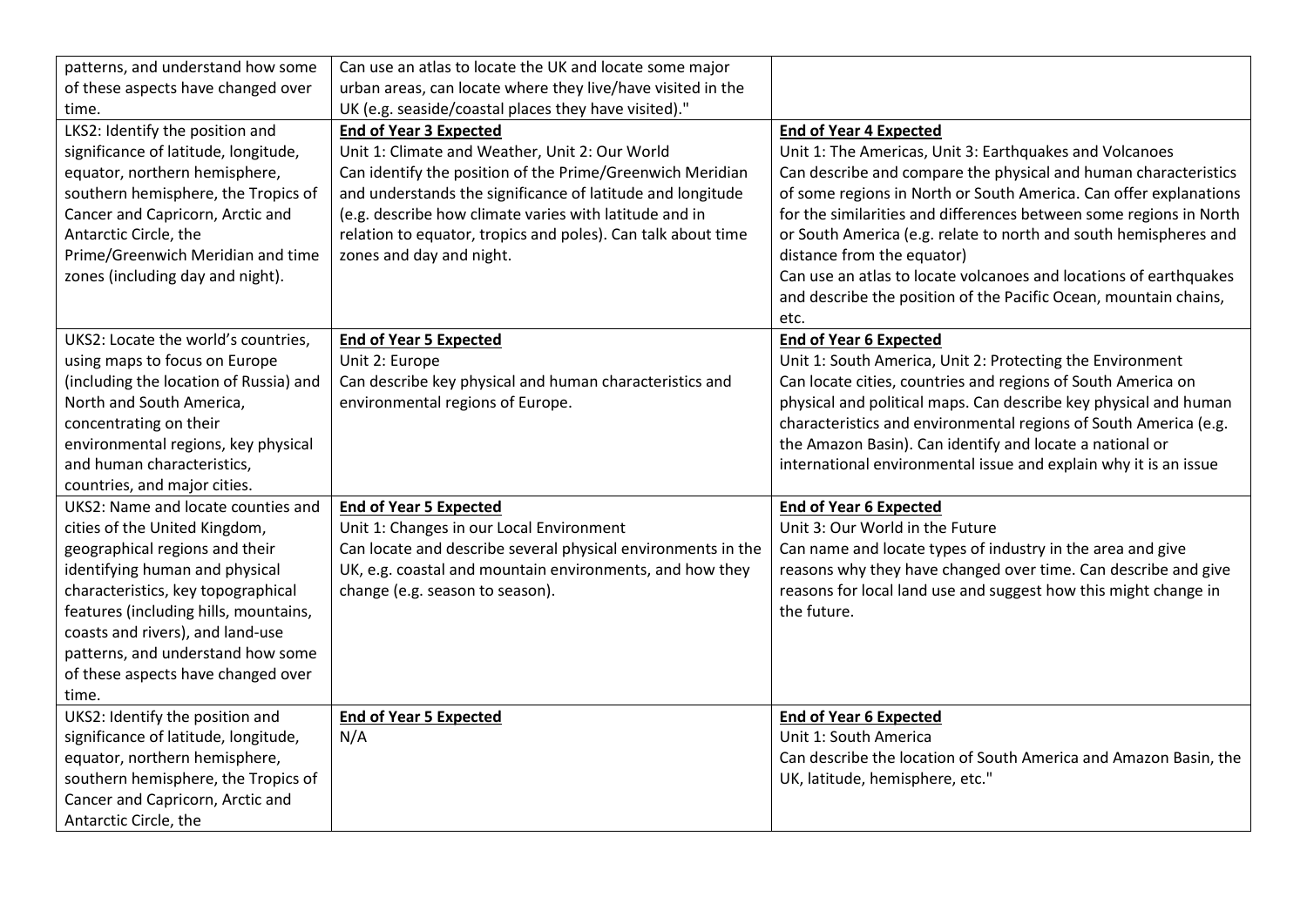| $\cdot$<br>Greenwich Meridian and t<br>' time<br>Prime/<br>וכי י |  |
|------------------------------------------------------------------|--|
| . (Including dav and night). د<br>zone:<br>. .                   |  |

 $\overline{\phantom{0}}$ 

| <b>Place knowledge</b>                 |                                                                                                                                               |                                                                                                                                                                          |  |
|----------------------------------------|-----------------------------------------------------------------------------------------------------------------------------------------------|--------------------------------------------------------------------------------------------------------------------------------------------------------------------------|--|
| <b>EYFS</b>                            |                                                                                                                                               |                                                                                                                                                                          |  |
|                                        |                                                                                                                                               | Know that there are different countries in the world and talk about the differences they have experienced or seen in photos. Explain some similarities and differences   |  |
|                                        |                                                                                                                                               | between life in this country and life in other countries, drawing on knowledge from stories, non-fiction texts and - when appropriate - maps. Know some similarities and |  |
|                                        | differences between the natural world around them and contrasting environments, drawing on their experiences and what has been read in class. |                                                                                                                                                                          |  |
| <b>NC Programme of Study Statement</b> |                                                                                                                                               | <b>Rising Stars Progression Statement</b>                                                                                                                                |  |
| KS1: Understand geographical           | <b>End of Year 1 Expected</b>                                                                                                                 | <b>End of Year 2 Expected</b>                                                                                                                                            |  |
| similarities and differences through   | Unit 2: People and their Communities, Unit 3: Animals and                                                                                     | Unit 1: Seasons, Unit 2: Journeys - Food, Unit 3: Our Wonderful                                                                                                          |  |
| studying the human and physical        | their Habitats                                                                                                                                | World                                                                                                                                                                    |  |
| geography of a small area of the       | Can describe in some detail the local area (Uxbridge) and                                                                                     | Can demonstrate locational awareness, name their local area, and                                                                                                         |  |
| United Kingdom, and of a small area    | distant locations' features using images to support answers.                                                                                  | that they live in the UK. Know that weather can be different in                                                                                                          |  |
| in a contrasting non-European          | Can compare the local area to distant locations. These non-                                                                                   | different parts of the UK. Can describe a local natural environment                                                                                                      |  |
| country.                               | European locations include Mali (Africa), the Amazon (South                                                                                   | (animals and plants) and use a range of good quality key                                                                                                                 |  |
|                                        | America), New York (North America), Beijing (Asia) and                                                                                        | vocabulary.                                                                                                                                                              |  |
|                                        | Sydney (Oceania). This might be naming key landmarks, e.g.                                                                                    |                                                                                                                                                                          |  |
|                                        | the nearest local green space or landmarks of other capital                                                                                   |                                                                                                                                                                          |  |
|                                        | cities. Know that people do jobs and that where they live                                                                                     |                                                                                                                                                                          |  |
|                                        | (e.g. coastline) might affect this.                                                                                                           |                                                                                                                                                                          |  |
|                                        | Have some sense of what animals eat and the dangers                                                                                           |                                                                                                                                                                          |  |
|                                        | (human or physical) animals might encounter.                                                                                                  |                                                                                                                                                                          |  |
| LKS2: Understand geographical          | <b>End of Year 3 Expected</b>                                                                                                                 | <b>End of Year 4 Expected</b>                                                                                                                                            |  |
| similarities and differences through   | Unit 1: Climate and Weather, Unit 3: Coasts                                                                                                   | Unit 1: The Americas                                                                                                                                                     |  |
| the study of human and physical        | Can indicate tropical, temperate and polar climate zones on                                                                                   | Can identify and sequence a range of (North and/or South                                                                                                                 |  |
| geography of a region of the United    | a globe or map and describe the characteristics of these                                                                                      | American) settlement sizes from a village to a city.                                                                                                                     |  |
| Kingdom, a region in a European        | zones using appropriate vocabulary (e.g. UK in temperate                                                                                      | Can describe the characteristics of settlements with different                                                                                                           |  |
| country, and a region within North     | zone).                                                                                                                                        | functions. Can describe and compare the physical and human                                                                                                               |  |
| or South America.                      |                                                                                                                                               | characteristics of some regions in North or South America.                                                                                                               |  |
|                                        |                                                                                                                                               | Offer explanations for the similarities and differences between                                                                                                          |  |
|                                        |                                                                                                                                               | some regions in North or South America.                                                                                                                                  |  |
|                                        |                                                                                                                                               | Can describe how the human and physical characteristics are                                                                                                              |  |
|                                        |                                                                                                                                               | connected for one or two regions in North or South America (e.g.                                                                                                         |  |
|                                        |                                                                                                                                               | using photos, information sheets and Google Earth, record                                                                                                                |  |
|                                        |                                                                                                                                               | information about several cities in North America and South                                                                                                              |  |
|                                        |                                                                                                                                               | America and their surrounding areas, select two cities and their                                                                                                         |  |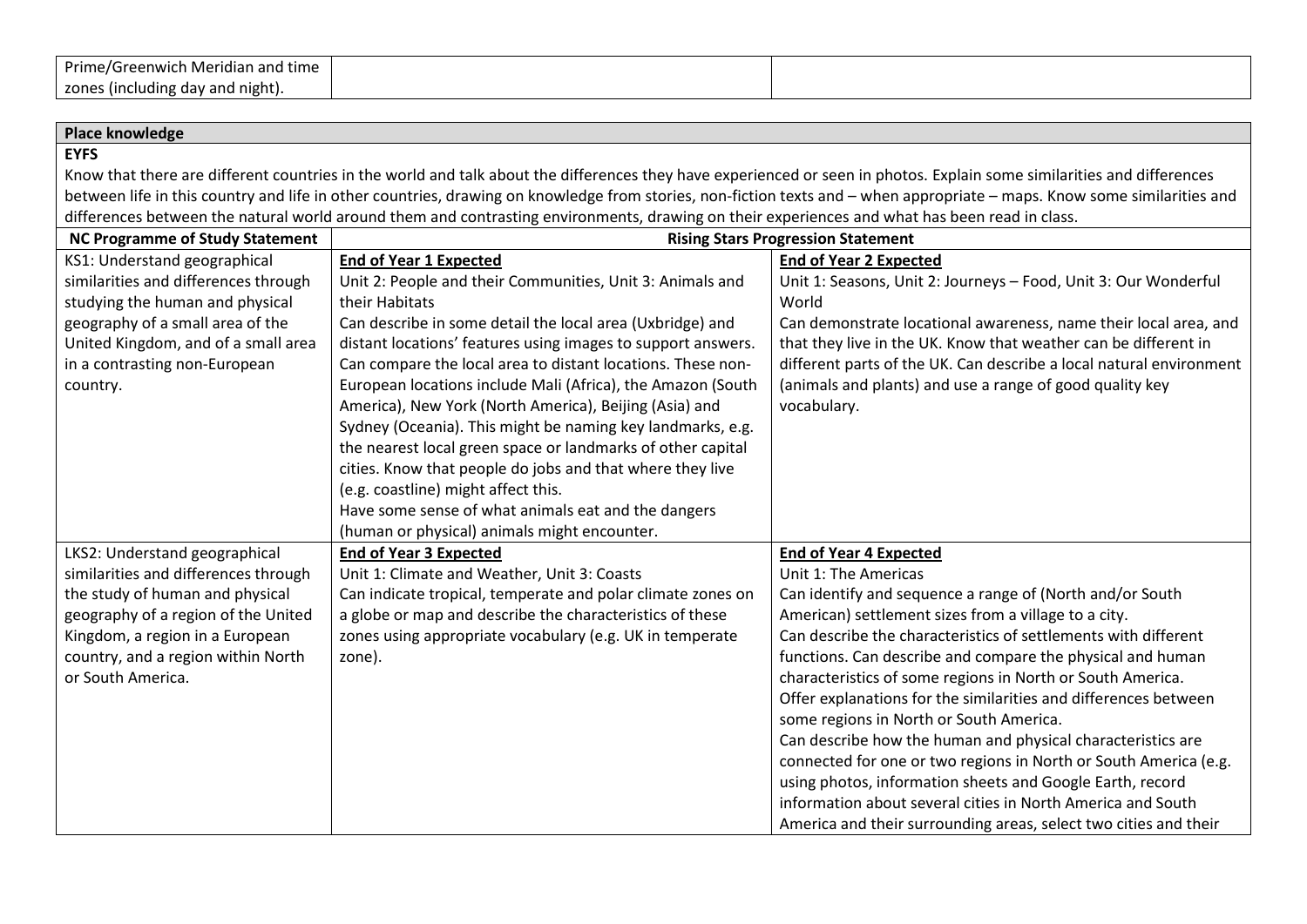|                                      |                                                            | surrounding areas to compare, drawing out human and physical        |
|--------------------------------------|------------------------------------------------------------|---------------------------------------------------------------------|
|                                      |                                                            | characteristics, differences and similarities).                     |
| UKS2: Understand geographical        | <b>End of Year 5 Expected</b>                              | <b>End of Year 6 Expected</b>                                       |
| similarities and differences through | Unit 1: Changes in our Local Environment, Unit 2: Europe   | Unit 1: South America                                               |
| the study of human and physical      | Can locate the UK's major urban areas, knowing some of     | Can describe similarities and differences in life in cities and in  |
| geography of a region of the United  | their distinct characteristics and how some of these have  | villages and in a range of settlement sizes, and give some reasons. |
| Kingdom, a region in a European      | changed over time. Can describe how a (local) region has   | Can illustrate how human activity is influenced by climate and      |
| country, and a region within North   | changed and how it is different from another region of the | weather. Can describe and begin to explain several threats to       |
| or South America.                    | UK. Can give information about a region of Europe and its  | wildlife/habitats (e.g. in the Amazon Basin).                       |
|                                      | physical environment, climate and economic activity.       |                                                                     |
|                                      | Know that human activity is influenced by climate and      |                                                                     |
|                                      | weather and can give examples.                             |                                                                     |
|                                      | Can describe hazards from physical environments and their  |                                                                     |
|                                      | management, such as avalanches in mountain regions.        |                                                                     |

### **Human and physical geography**

#### **EYFS**

Explore the natural world around them, making observations and drawing pictures of animals and plants. Understand some important processes and changes in the natural world around them, including the seasons and changing states of matter. Begin to understand the need to respect and care for the natural environment and all living things. Explain some similarities and differences between life in this country and life in other countries, drawing on knowledge from stories, non-fiction texts and when appropriate – maps.

| <b>NC Programme of Study Statement</b> | <b>Rising Stars Progression Statement</b>                    |                                                                       |
|----------------------------------------|--------------------------------------------------------------|-----------------------------------------------------------------------|
| KS1: Identify seasonal and daily       | <b>End of Year 1 Expected</b>                                | <b>End of Year 2 Expected</b>                                         |
| weather patterns in the United         | Unit 2: People and their Communities, Unit 3: Animals and    | Unit 1: Seasons                                                       |
| Kingdom and the location of hot and    | their Habitats                                               | Know the four seasons and the correct order and identify seasonal     |
| cold areas of the world in relation to | Show limited awareness of weather differences.               | and daily weather patterns in the UK. Know that weather can be        |
| the equator and the north and south    | Can describe which continents have significant hot or cold   | different in different parts of the UK. Start to give reasons why the |
| poles.                                 | areas and relate these to the poles and equator. Use a world | UK has the weather it does (e.g. wind).                               |
|                                        | map, atlas or globe to locate the continents and oceans      |                                                                       |
|                                        | relative to the equator and poles. Can describe and ask      |                                                                       |
|                                        | questions about seasonal and daily weather patterns (UK      |                                                                       |
|                                        | and overseas) and describe which continents have             |                                                                       |
|                                        | significant hot or cold areas and relate these to the poles  |                                                                       |
|                                        | and equator. Can make comparisons when prompted with         |                                                                       |
|                                        | the weather in your area. Identify seasonal weather          |                                                                       |
|                                        | patterns.                                                    |                                                                       |
| LKS2: Describe and understand key      | <b>End of Year 3 Expected</b>                                | <b>End of Year 4 Expected</b>                                         |
| aspects of physical geography,         | Unit 1: Climate and Weather, Unit 3: Coasts                  |                                                                       |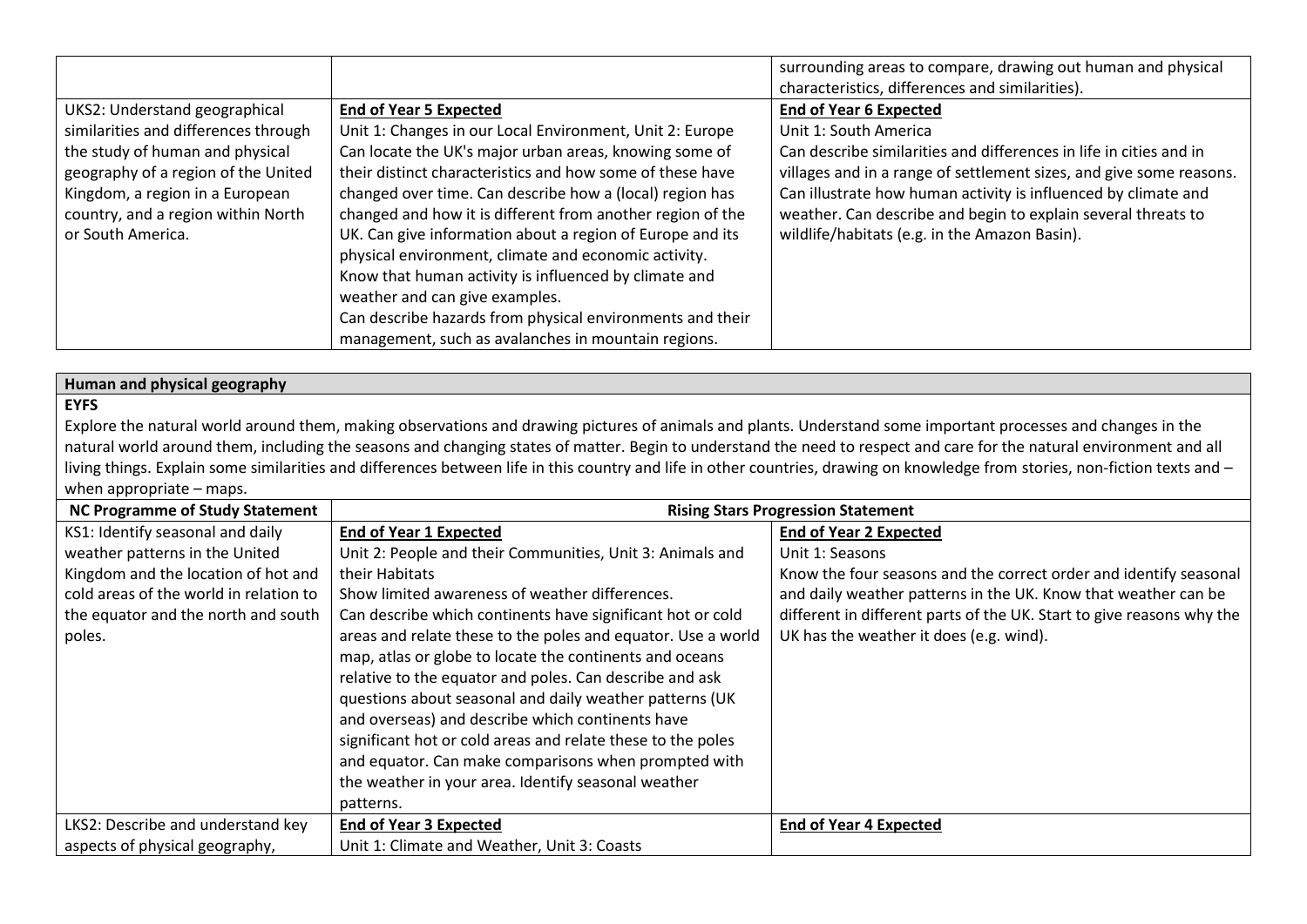| including climate zones, biomes and   | Can indicate tropical, temperate and polar climate zones on    | Unit 2: Rivers and the Water Cycle, Unit 3: Earthquakes and         |
|---------------------------------------|----------------------------------------------------------------|---------------------------------------------------------------------|
| vegetation belts, rivers, mountains,  | a globe or map and describe the characteristics of these       | Volcanoes                                                           |
| volcanoes and earthquakes, and the    | zones using appropriate vocabulary. Can describe how           | Can use simple geographical vocabulary to describe significant      |
| water cycle.                          | physical processes can cause hazards to people. Can            | physical features of rivers and talk about how they change.         |
|                                       | describe some advantages and disadvantages of living in        | Can describe a river and mountain environment in the UK, using      |
|                                       | hazard-prone areas (e.g. understand the dangers of floods,     | appropriate geographical vocabulary. Can describe the water cycle   |
|                                       | drought and climate change). Can use simple geographical       | in sequence, using appropriate vocabulary, and name some of the     |
|                                       | vocabulary to describe significant physical features and talk  | processes associated with rivers and mountains.                     |
|                                       | about how they change (e.g. the features of coasts).           | Can give reasons why physical processes can cause hazards to        |
|                                       | Can describe some advantages and disadvantages of living in    | people, e.g. flooding, earthquakes, etc. Can describe some          |
|                                       | hazard-prone areas (e.g. the dangers of the sea - tides, cliff | advantages and disadvantages of living in hazard-prone areas (eg    |
|                                       | falls, erosion and flooding).                                  | dangers of rivers and mountains). Can use simple geographical       |
|                                       |                                                                | vocabulary to describe significant physical features and talk about |
|                                       |                                                                | how they change. Can describe a volcano, volcanic eruption and      |
|                                       |                                                                | an earthquake (e.g. make a working model of a volcano, label its    |
|                                       |                                                                | features and explain what happens when it erupts).                  |
| LKS2: Describe and understand key     | <b>End of Year 3 Expected</b>                                  | <b>End of Year 4 Expected</b>                                       |
| aspects of human geography            | Unit 3: Coasts                                                 | Unit 1: The Americas, Unit 3: Earthquakes and Volcanoes             |
| including types of settlement and     | Can identify and sequence a range of (UK) seaside/coastal      | Can describe the characteristics of (North American) settlements    |
| land use, economic activity including | settlement sizes from a village to a city.                     | with different functions.                                           |
| trade links, and the distribution of  | Can describe the characteristics of (UK) settlements with      | Can use appropriate vocabulary to describe the main land uses       |
| natural resources including energy,   | different functions, e.g. features, settlements and activities | within urban areas and identify the key characteristics of rural    |
| food, minerals and water.             | associated with coastal towns, such as tourism, ports and      | areas (e.g. using Google Earth, atlases and images, research        |
|                                       | docks.                                                         | several major cities in North and South America and identify how    |
|                                       |                                                                | they are different and similar).                                    |
| UKS2: Describe and understand key     | <b>End of Year 5 Expected</b>                                  | <b>End of Year 6 Expected</b>                                       |
| aspects of physical geography,        | Unit 2: Europe, Unit 3: Journeys                               | Unit 1: South America, Unit 2: Protecting the Environment, Unit 3:  |
| including climate zones, biomes and   | Can describe and understand a range of key physical            | Our World in the Future                                             |
| vegetation belts, rivers, mountains,  | processes and the resulting landscape features.                | Can begin to explain how climate and vegetation are connected in    |
| volcanoes and earthquakes, and the    | Can describe how a mountain region was formed.                 | biomes, e.g. the tropical rainforest. Can describe what the climate |
| water cycle.                          | Can explain some ways biomes (including the oceans) are        | of a region is like and how plants and animals are adapted to it    |
|                                       | valuable, why they are under threat and how they can be        | (e.g. in the Amazon rainforest).                                    |
|                                       | protected. Can describe and begin to explain hazards from      | Can compare the Amazon and Alpine regions, identifying              |
|                                       | physical environments and their management, such as            | similarities and differences. Can identify some ways biomes         |
|                                       | avalanches in mountain regions.                                | (including the oceans) are valuable, why they are under threat and  |
|                                       | Can describe what the climate of a region is like and how      | how they can be protected.                                          |
|                                       | plants and animals are adapted to it (e.g. in the Alps).       |                                                                     |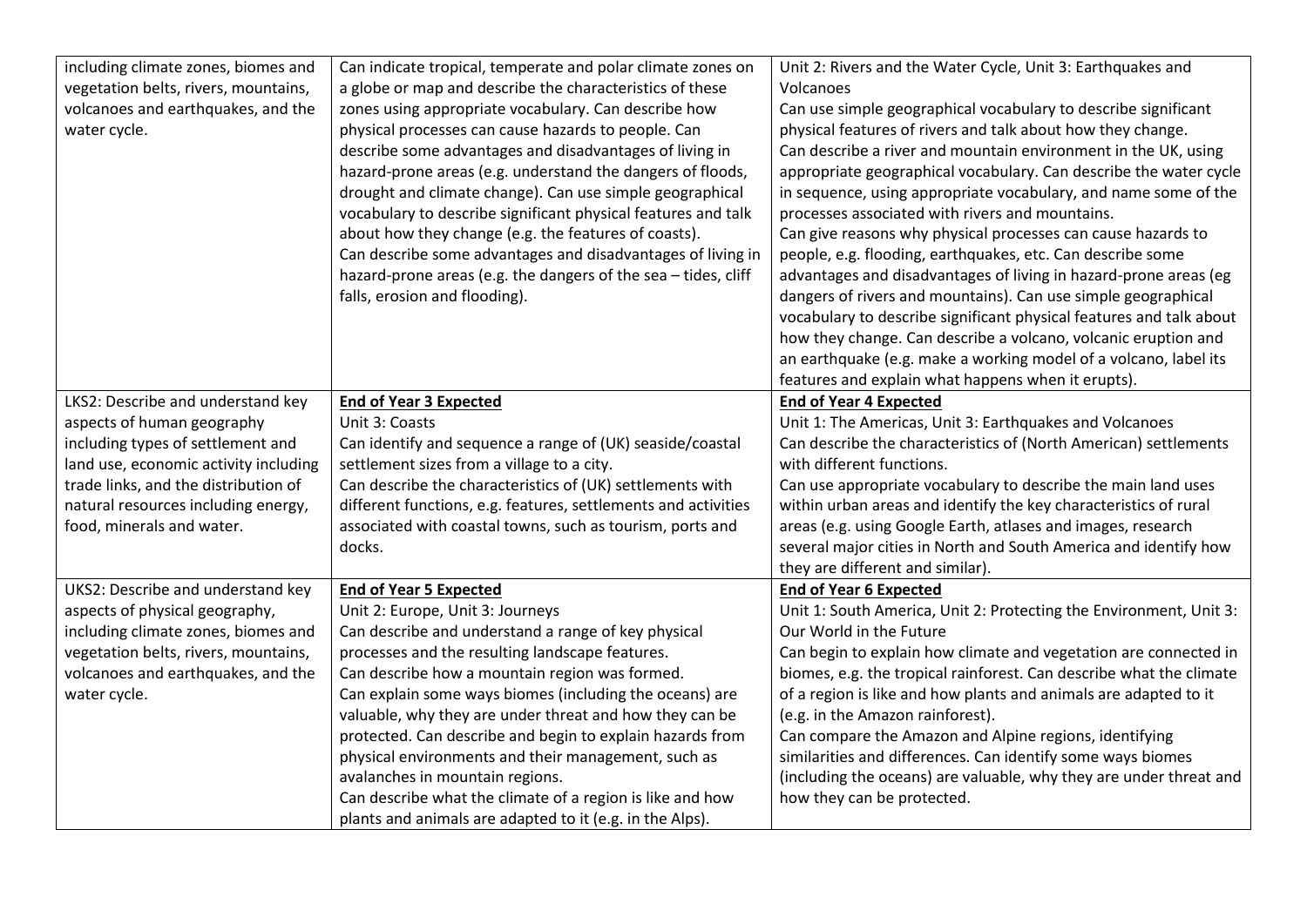|                                       | Can describe key physical and human characteristics and   |                                                                     |
|---------------------------------------|-----------------------------------------------------------|---------------------------------------------------------------------|
|                                       | environmental regions of Europe (e.g. the Alps).          |                                                                     |
| UKS2: Describe and understand key     | <b>End of Year 5 Expected</b>                             | <b>End of Year 6 Expected</b>                                       |
| aspects of human geography            | Unit 2: Europe, Unit 3: Journeys                          | Unit 1: South America, Unit 2: Protecting the Environment           |
| including types of settlement and     | Can describe key physical and human characteristics and   | Can describe key aspects of human geography including economic      |
| land use, economic activity including | environmental regions of Europe. Can describe how food    | activity (e.g. the distribution of natural resources including      |
| trade links, and the distribution of  | production is influenced by climate.                      | timber). Can identify and justify deforestation as an               |
| natural resources including energy,   | Know that products we use are imported as well as locally | environmental issue.                                                |
| food, minerals and water.             | produced. Can name our energy sources and natural         | Can describe where our energy and natural resources come from.      |
|                                       | resources.                                                | Can identify as environmental issues, and begin to explain, several |
|                                       |                                                           | threats to wildlife/habitats (e.g. deforestation).                  |

| <b>Geographical vocabulary</b>          |                                                                                                                                                                     |                                                                     |
|-----------------------------------------|---------------------------------------------------------------------------------------------------------------------------------------------------------------------|---------------------------------------------------------------------|
| <b>EYFS</b>                             |                                                                                                                                                                     |                                                                     |
|                                         | Use basic geographical vocabulary to refer to key physical and human features in the children's immediate environment: road, river, park, town, church, school etc. |                                                                     |
|                                         | Familiarise the children with the name of the road and town the school is located in. Use vocabulary associated with the weather and seasons. Use appropriate       |                                                                     |
|                                         | vocabulary to explain some similarities and differences between life in this country and life in other countries.                                                   |                                                                     |
| <b>NC Programme of Study Statement</b>  |                                                                                                                                                                     | <b>Rising Stars Progression Statement</b>                           |
| KS1: Use basic geographical             | <b>End of Year 1 Expected</b>                                                                                                                                       | <b>End of Year 2 Expected</b>                                       |
| vocabulary to refer to key physical     | Unit 2: People and their Communities, Unit 3: Animals and                                                                                                           | Unit 1: Seasons, Unit 3: Our Wonderful World                        |
| features, including; beach, cliff,      | their Habitats                                                                                                                                                      | Can identify multiple weather types.                                |
| coast, forest, hill, mountain, sea,     | Know about the local area and can name and locate key                                                                                                               | Can demonstrate that they understand basic, subject-specific        |
| ocean, river, soil, valley, vegetation, | landmarks (e.g. create a vocabulary list of the human and                                                                                                           | vocabulary relating to physical geography (weather).                |
| season and weather.                     | physical features of the local area and describe these                                                                                                              | Write sentences about different weather types using good            |
|                                         | features). Can use appropriate vocabulary in relation to the                                                                                                        | vocabulary. Can talk with confidence about human and physical       |
|                                         | human and physical features of local and distant locations.                                                                                                         | environments, such as farmland, the local area or further afield    |
|                                         | Can describe the physical and human geography of a distant                                                                                                          | (e.g. a major UK city), naming features and using some key          |
|                                         | place. Can recognise a natural environment and describe it                                                                                                          | vocabulary. Can identify and name some of the wonders (of the       |
|                                         | using geographical vocabulary. They can relate this to the                                                                                                          | world). Can give reasons for choices.                               |
|                                         | animals studied in the unit.                                                                                                                                        | Correctly use most of the key vocabulary given in the unit.         |
|                                         |                                                                                                                                                                     |                                                                     |
| KS1: Use basic geographical             | <b>End of Year 1 Expected</b>                                                                                                                                       | <b>End of Year 2 Expected</b>                                       |
| vocabulary to refer to key human        | Unit 1: Our Local Area                                                                                                                                              | Unit 3: Our Wonderful World                                         |
| features, including; city, town,        | Know about the local area and can name and locate key                                                                                                               | Talk with confidence about human and physical environments,         |
| village, factory, farm, house, office,  | landmarks (e.g. create a vocabulary list of the human and                                                                                                           | such as farmland, the local area or further afield (e.g. a major UK |
| port, harbour and shop.                 | physical features of the local area and describe these                                                                                                              | city), naming features and using some key vocabulary.               |
|                                         | features and locate them on a map using images or                                                                                                                   | Can identify and name some of the wonders (of the world).           |
|                                         |                                                                                                                                                                     |                                                                     |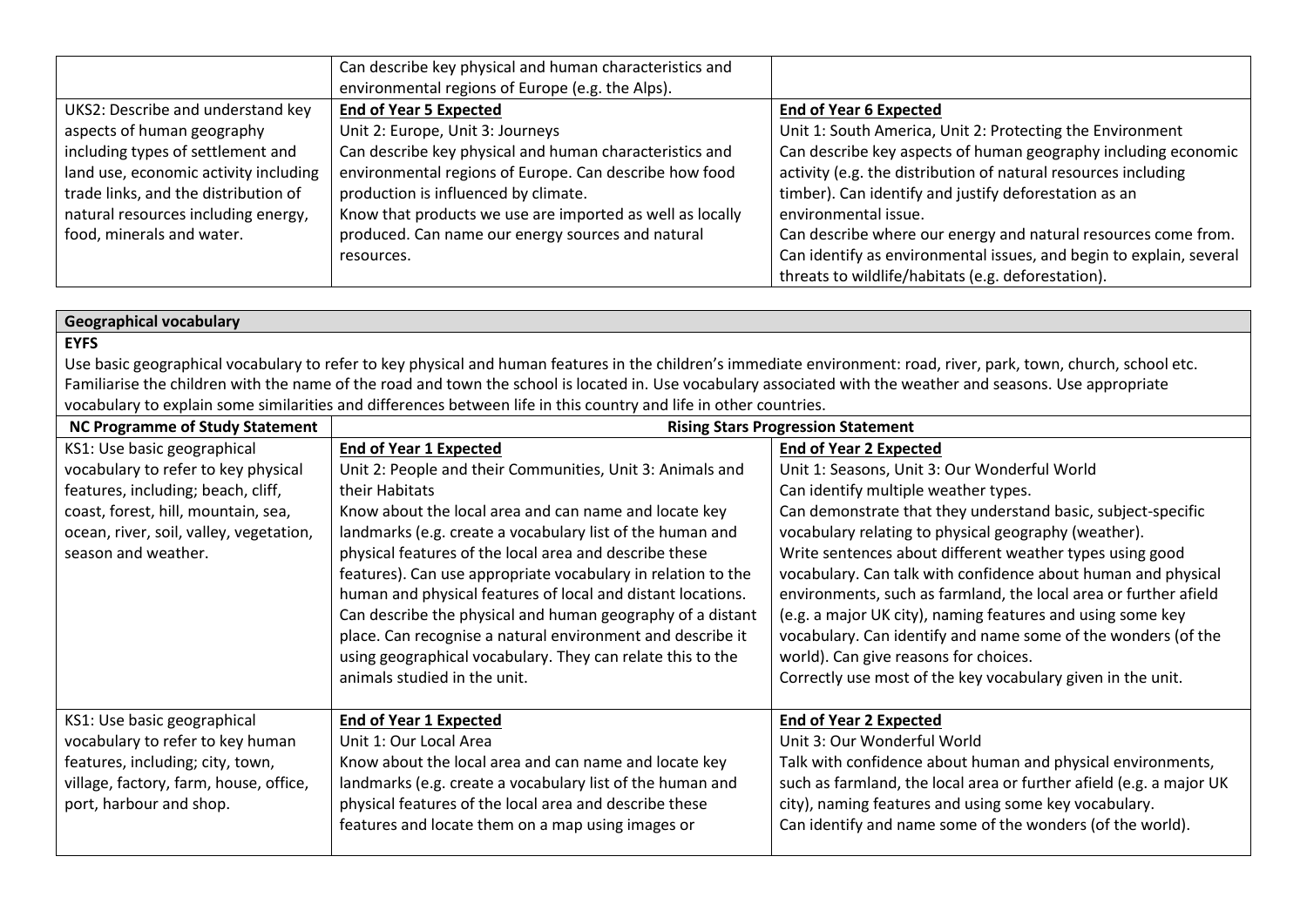| I drawings). Can use appropriate vocabulary in relation to the | Give reasons for choice of local wonders. Correctly use most of |
|----------------------------------------------------------------|-----------------------------------------------------------------|
| I human and physical features of local and distant locations.  | the key vocabulary given in the unit.                           |
| Describe the physical and human geography of a distant         |                                                                 |
| place.                                                         |                                                                 |

# **Geographical skills and fieldwork**

## **EYFS**

Draw information from a simple map and draw simple maps of their local environment. Look at aerial views of the school setting, encouraging children to comment on what they notice. Explore the natural world around them. Describe what they see, hear and feel whilst outside.

| <b>NC Programme of Study Statement</b> | <b>Rising Stars Progression Statement</b>                       |                                                                     |
|----------------------------------------|-----------------------------------------------------------------|---------------------------------------------------------------------|
| KS1: Use world maps, atlases and       | End of Year 1 Expected                                          | <b>End of Year 2 Expected</b>                                       |
| globes to identify the United          | Unit 2: People and their Communities, Unit 3: Animals and       | Unit 1: Seasons, Unit 2: Journeys, Unit 3: Our Wonderful World      |
| Kingdom and its countries, as well as  | their Habitats                                                  | Can locate the UK and name the countries of the UK.                 |
| the countries, continents and oceans   | Can use a world map, atlas or globe to recognise and name       | Can use an atlas to name and locate on a map the four countries     |
| studied at this key stage.             | some continents and oceans. Use a UK wall map or atlas to       | and capital cities of the UK. Can use atlas, map or globe to locate |
|                                        | locate and with support identify the four countries and         | some wonders (of the world).                                        |
|                                        | capital cities of the UK. Can use a wall map or atlas to locate |                                                                     |
|                                        | and identify countries taught in the unit.                      |                                                                     |
| KS1: Use simple compass directions     | <b>End of Year 1 Expected</b>                                   | <b>End of Year 2 Expected</b>                                       |
| (north, south, east and west) and      | Unit 2: People and their Communities, Unit 3: Animals and       | Unit 1: Seasons, Unit 2: Journeys, Unit 3: Our Wonderful World      |
| locational and directional language    | their Habitats                                                  | Can use a range of good quality key vocabulary, including           |
| (for example, near and far; left and   | Know about the local area and can name and locate key           | directional language, to describe a local natural environment       |
| right), to describe the location of    | landmarks (e.g. create a vocabulary list of the human and       | (animals and plants).                                               |
| features and routes on a map.          | physical features of the local area and describe these          |                                                                     |
|                                        | features and locate them on a map using images or               |                                                                     |
|                                        | drawings). Can use appropriate language when talking about      |                                                                     |
|                                        | maps and locations. Can describe a journey on a map of the      |                                                                     |
|                                        | local area using simple compass directions and locational       |                                                                     |
|                                        | and directional language (e.g. after a walk to a nearby green   |                                                                     |
|                                        | space, describe the route taken on a large-scale map using      |                                                                     |
|                                        | compass directions and locational language prompted by          |                                                                     |
|                                        | their journey stick).                                           |                                                                     |
| KS1: Use aerial photographs and        | <b>End of Year 1 Expected</b>                                   | <b>End of Year 2 Expected</b>                                       |
| plan perspectives to recognise         | Unit 2: People and their Communities, Unit 3: Animals and       | Unit 1: Seasons, Unit 2: Journeys, Unit 3: Our Wonderful World      |
| landmarks and basic human and          | their Habitats                                                  | Can use and understand basic weather symbols.                       |
| physical features, devise a simple     | Know about the local area and can name and locate key           | Can use photographs and plan perspectives to describe and           |
| map, and use and construct basic       | landmarks (e.g. create a vocabulary list of the human and       | recognise landmarks and basic human and physical features.          |
| symbols in a key.                      | physical features of the local area and describe these          | Correctly use most of the key vocabulary given in the unit.         |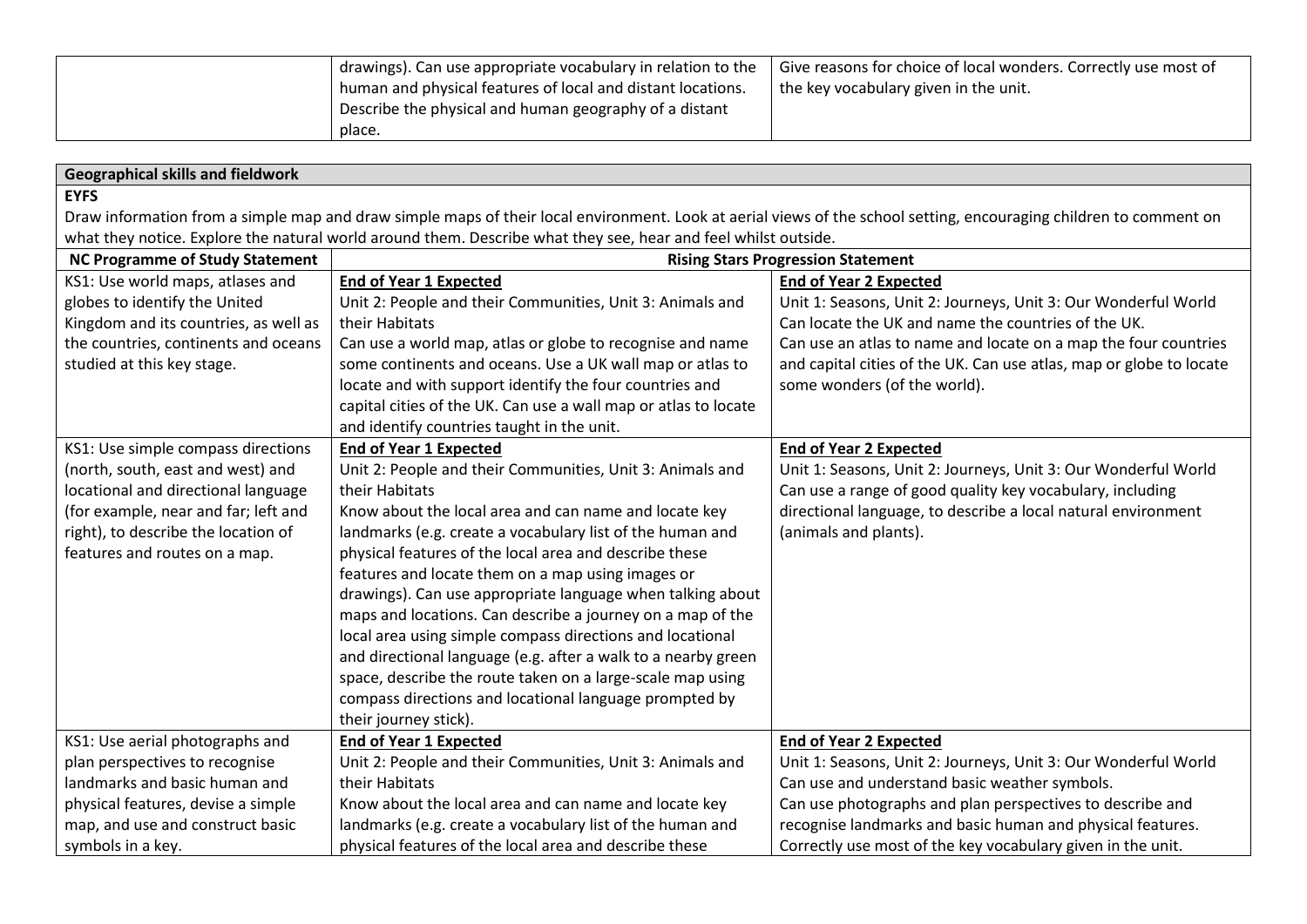|                                                                       | features and locate them on a map using images or                 |                                                                                                       |
|-----------------------------------------------------------------------|-------------------------------------------------------------------|-------------------------------------------------------------------------------------------------------|
|                                                                       | drawings).                                                        |                                                                                                       |
| KS1: Use simple fieldwork and                                         | <b>End of Year 1 Expected</b>                                     | <b>End of Year 2 Expected</b>                                                                         |
| observational skills to study the                                     | Unit 2: People and their Communities, Unit 3: Animals and         | Unit 1: Seasons, Unit 2: Journeys, Unit 3: Our Wonderful World                                        |
| geography of their school and its                                     | their Habitats                                                    | Can use geographical skills (sketching) and creative means (role                                      |
| grounds and the key human and                                         | Can describe a journey on a map of the local area using           | play, questioning) to show their understanding of different                                           |
| physical features of its surrounding                                  | simple compass directions and locational and directional          | weather and seasons.                                                                                  |
| environment.                                                          | language (e.g. after a walk to a nearby green space, describe     |                                                                                                       |
|                                                                       | the route taken on a large-scale map using compass                |                                                                                                       |
|                                                                       | directions and locational language prompted by their              |                                                                                                       |
|                                                                       | journey stick)."                                                  |                                                                                                       |
| LKS2: Use maps, atlases, globes and                                   | <b>End of Year 3, expected:</b>                                   | End of Year 4, expected:                                                                              |
| digital/computer mapping to locate<br>countries and describe features | Unit 1: Climate and Weather, Unit 2: Our World, Unit 3:<br>Coasts | Unit 1: The Americas, Unit 2: Rivers and the Water Cycle, Unit 3:<br><b>Earthquakes and Volcanoes</b> |
| studied.                                                              | Can use the zoom function of a digital map to locate places       | Can use a map or atlas (including index) to locate some countries                                     |
|                                                                       | and gather information (e.g. uses Google Earth to locate          | and cities in Europe, North and South America.                                                        |
|                                                                       | places within different climate zones, to zoom in on the          | Can use a map to locate some states of the USA (e.g. use an atlas                                     |
|                                                                       | poles, equator and tropics)                                       | to locate places and be able to describe the location of the place                                    |
|                                                                       | Can talk about the 'globe' they started with and how they         | using a nested hierarchy). Can relate continent, country, state and                                   |
|                                                                       | made it into a map, the challenges they faced and how they        | city. Can identify states in North America using a map (e.g. using                                    |
|                                                                       | overcame them. Can use most of the vocabulary introduced          | the words of the song 'Route 66', locate the places mentioned on                                      |
|                                                                       | in the unit when talking about their map.                         | a map of the USA to show a route across the USA and describe the                                      |
|                                                                       | Can use an atlas to locate the UK and locate some major           | route). Can use the zoom function of a digital map to locate places                                   |
|                                                                       | urban areas, can locate where they live/have visited in the       | (e.g. using Google Earth, starting at Denver, Colorado, near to the                                   |
|                                                                       | UK (e.g. seaside/coastal places they have visited).               | centre of the USA - zoom out to identify states and cities of the                                     |
|                                                                       |                                                                   | USA and locate them on a map). Can use the zoom function of a                                         |
|                                                                       |                                                                   | digital map to locate places (e.g. global rivers and mountain                                         |
|                                                                       |                                                                   | ranges, locations of earthquakes and volcanoes).                                                      |
| LKS2: Use the eight points of a                                       | End of Year 3, expected:                                          | End of Year 4, expected:                                                                              |
| compass, four/six-figure grid                                         | Unit 1: Climate and Weather, Unit 2: Our World, Unit 3:           | Unit 1: The Americas, Unit 2: Rivers and the Water Cycle, Unit 3:                                     |
| references, symbols and key                                           | Coasts                                                            | <b>Earthquakes and Volcanoes</b>                                                                      |
| (including the use of Ordnance                                        | Can use an atlas to locate the UK and locate some major           | Can give direction instructions up to eight compass points.                                           |
| Survey maps) to build their                                           | urban areas, can locate where they live/have visited in the       | Can make a map of a route with features in the correct order and                                      |
| knowledge of the United Kingdom                                       | UK (e.g. seaside/coastal places they have visited).               | in the correct places.                                                                                |
| and the wider world.                                                  | Can use directional language and grid references when             |                                                                                                       |
|                                                                       | talking about locations.                                          |                                                                                                       |
|                                                                       |                                                                   |                                                                                                       |
|                                                                       |                                                                   |                                                                                                       |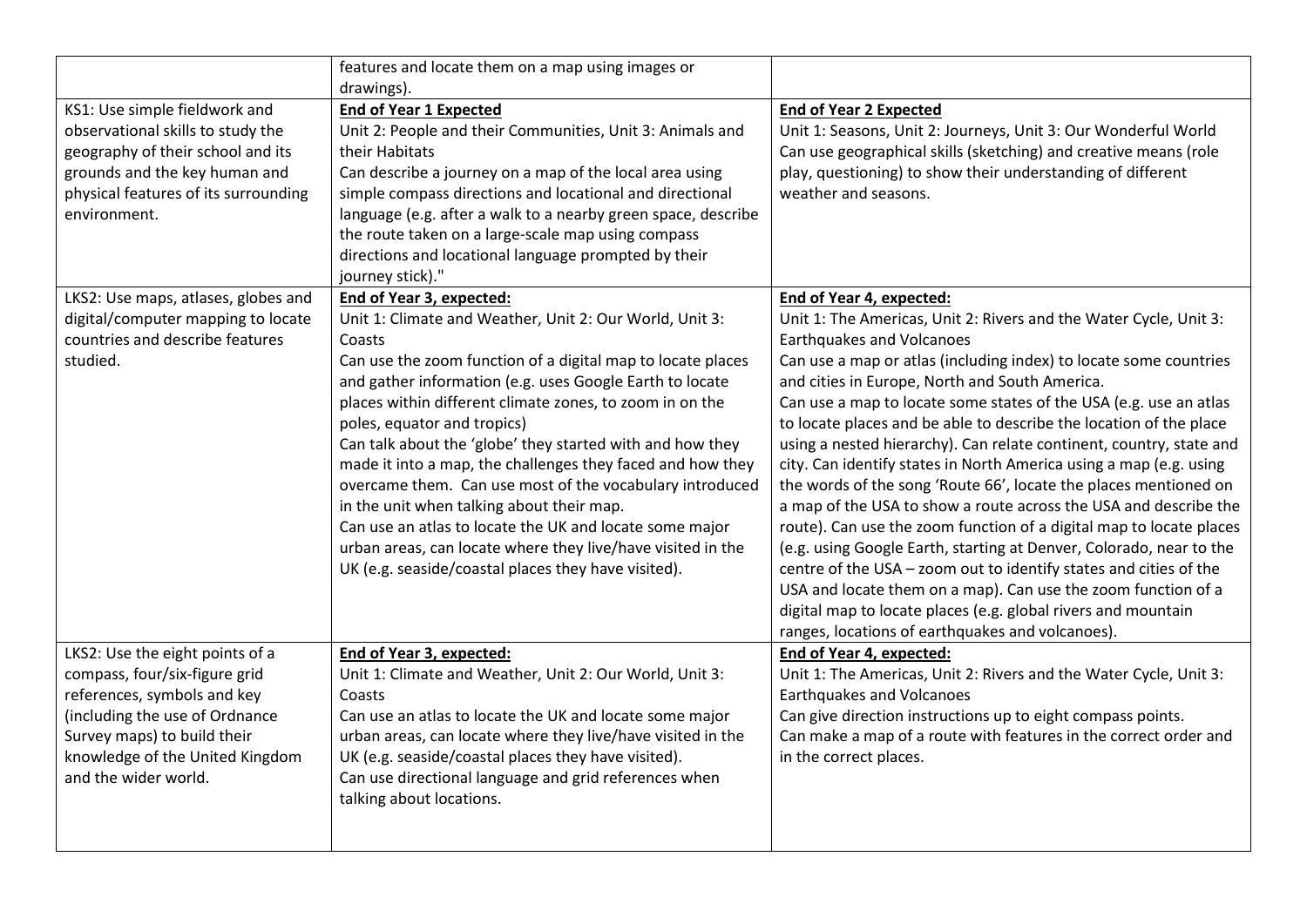| LKS2: Use fieldwork to observe,      | End of Year 3, expected:                                     | End of Year 4, expected:                                                                                            |
|--------------------------------------|--------------------------------------------------------------|---------------------------------------------------------------------------------------------------------------------|
| measure, record and present the      | Unit 1: Climate and Weather, Unit 2: Our World, Unit 3:      | Unit 1: The Americas, Unit 2: Rivers and the Water Cycle, Unit 3:                                                   |
| human and physical features in the   | Coasts                                                       | <b>Earthquakes and Volcanoes</b>                                                                                    |
| local area using a range of methods, | Can use fieldwork to measure, record and describe the        | In a group, can carry out fieldwork in the local area selecting                                                     |
| including sketch maps, plans and     | characteristics of the temperate zone using appropriate      | appropriate techniques (e.g. to create a river in the playground                                                    |
| graphs, and digital technologies.    | vocabulary.                                                  | using natural materials, use a watering can to form the river,                                                      |
|                                      |                                                              | observe and record what happens to the water over different                                                         |
|                                      |                                                              | materials, take photographs and label with key river features and                                                   |
|                                      |                                                              | processes).                                                                                                         |
| UKS2: Use maps, atlases, globes and  | <b>End of Year 5 Expected</b>                                | <b>End of Year 6 Expected</b>                                                                                       |
| digital/computer mapping to locate   | Unit 1: Changes in our Local Environment, Unit 2: Europe,    | Unit 1: South America, Unit 2: Protecting the Environment, Unit 3:                                                  |
| countries and describe features      | Unit 3: Journeys                                             | Our World in the Future                                                                                             |
| studied.                             | Can locate and describe several physical environments in the | Can locate Brazil and the Amazon Basin and River and describe                                                       |
|                                      | UK. Can locate the UK's major urban areas.                   | features studied. Can use a range of resources to locate national                                                   |
|                                      | Can use maps to locate the Alps and identify the physical    | and global environmental issues.                                                                                    |
|                                      | features of the region. Can use base maps to create their    | Can use digital maps to investigate and describe features of an                                                     |
|                                      | own maps of the Alpine region. Can use maps to locate        | area.                                                                                                               |
|                                      | places and countries that locally available products come    |                                                                                                                     |
|                                      | from.                                                        |                                                                                                                     |
|                                      |                                                              |                                                                                                                     |
| UKS2: Use the eight points of a      | <b>End of Year 5 Expected</b>                                | <b>End of Year 6 Expected</b>                                                                                       |
| compass, four/six-figure grid        | Unit 1: Changes in our Local Environment, Unit 2: Europe,    | Unit 1: South America, Unit 2: Protecting the Environment, Unit 3:                                                  |
| references, symbols and key          | Unit 3: Journeys                                             | Our World in the Future                                                                                             |
| (including the use of Ordnance       | Can describe maps of the local area, using appropriate       | Can use and talk about a variety of maps of South America and                                                       |
| Survey maps) to build their          | geographical vocabulary and conventions (e.g. grid           | Brazil, using appropriate geographical vocabulary and conventions                                                   |
| knowledge of the United Kingdom      | references, compass directions).                             | (e.g. compass directions, symbols).                                                                                 |
| and the wider world.                 |                                                              | Can describe locations of local, national and global environmental                                                  |
|                                      |                                                              | issues using appropriate locational vocabulary, and using the                                                       |
|                                      |                                                              | conventions of OS maps for UK issues.                                                                               |
|                                      |                                                              | Can make sketch maps of the local area using symbols, a key and a                                                   |
|                                      |                                                              | scale.                                                                                                              |
| UKS2: Use fieldwork to observe,      | <b>End of Year 5 Expected</b>                                | <b>End of Year 6 Expected</b>                                                                                       |
| measure, record and present the      | Unit 1: Changes in our Local Environment, Unit 2: Europe,    | Unit 1: South America, Unit 2: Protecting the Environment, Unit 3:                                                  |
| human and physical features in the   | Unit 3: Journeys                                             | Our World in the Future                                                                                             |
| local area using a range of methods, | Can use fieldwork to investigate key questions and begin to  | Can use fieldwork (e.g. in a forest or woodland) to observe,                                                        |
| including sketch maps, plans and     | answer them. Can use fieldwork to observe and describe       | describe and record the environment and create a sketch map,                                                        |
| graphs, and digital technologies.    | local human and physical features and compare them with      | using symbols and key.                                                                                              |
|                                      | those in the Alps.                                           | Can present information gathered in fieldwork using a range of<br>graphs and other simple forms, including digital. |